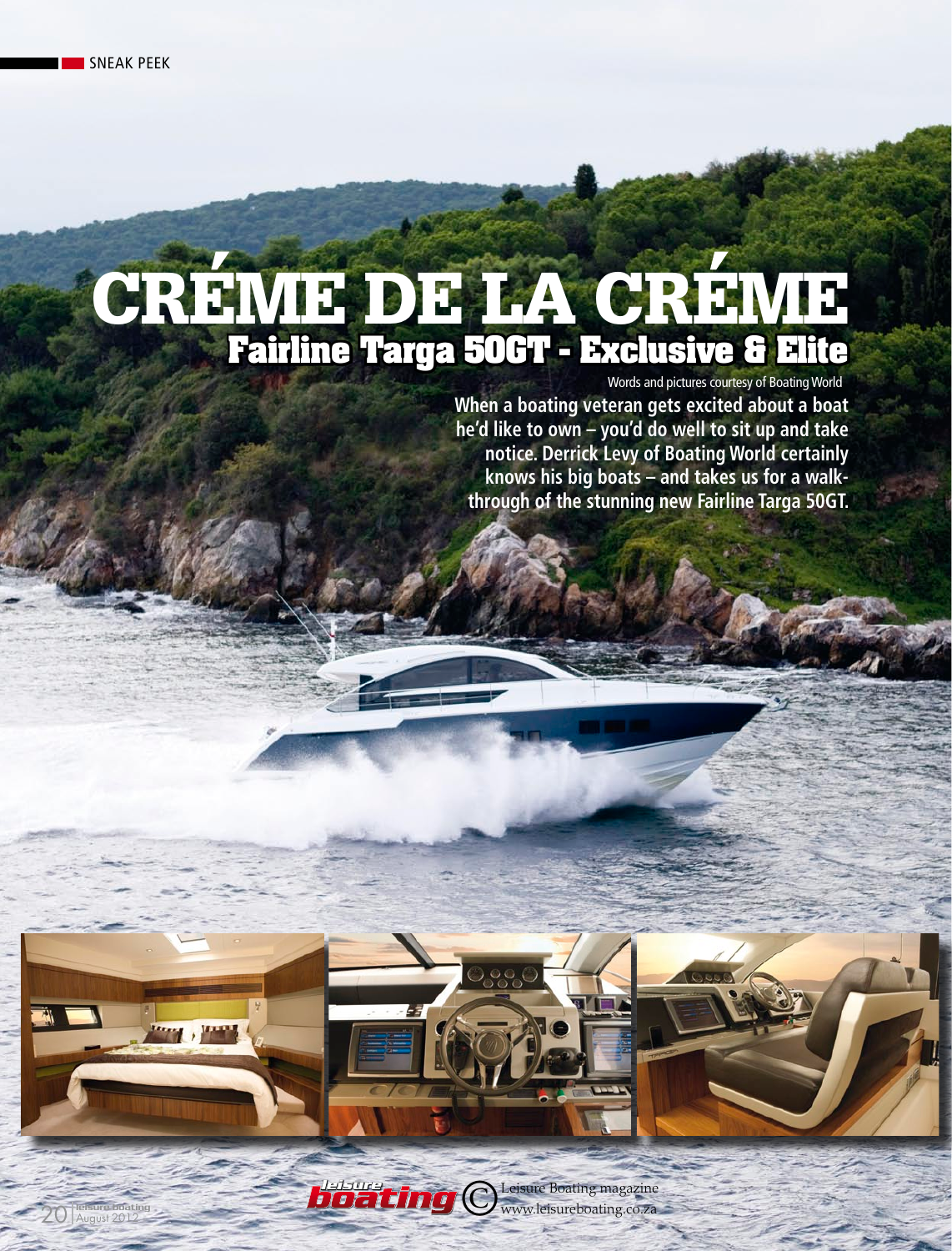$\blacksquare$  he's absolutely stunning, and if I were looking for a sport cruiser boat of my own, without question the Fairline Targa 50 Gran Turismo would be my first choice". That's quite a statement from this veteran in the industry. Derrick is adamant that few cruisers have grabbed his attention to the same degree as the 50GT.

### Comforting the creatures

Fairline have truly outdone themselves with this beautiful 50-footer which went on show in France earlier this year. Not only does she have the looks to please, but her spaciousness belies her size and you could easily be forgiven for thinking you're on a 60-footer. She is available as a Targa 50 or in a Flybridge Squadron version.

Natural lighting floods the interior right through to the galley and everything that moves magically folds away or disappears completely - from the sleek sliding roof to the optional sliding panoramic side windows further adding to the impression of expansiveness.

A quick manoeuvre of the tophinged window opens up the galley and saloon into the cockpit area, and voila - Al Fresco dining on-the-water becomes a reality. In a flash, Fairline's Targa 50 is transformed from a luxuriously beautiful boat into a truly open air experience.

## The most is made

Even the space on the foredeck has been cleverly utilised to include conveniently-placed drinks holders, lockers and stowage for a secondary life raft. Add a couple of comfortable coach roof cushions and you have the perfect spot for some "alone time" and catching a few rays.

Forward of the saloon, behind the massive windows, you'll find the helm station, with independent helm and co-pilot seats nestling behind an adjustable/tilt steering wheel. A dash filled with state-of-the-art engine instrumentation leaves you in no doubt about the adequate control centre – this one beams an endless list of electronics equipment and gadgets.

When it comes to socialising, the Fairline Targa 50 is the ultimate

which flows into the cockpit.

Facing the galley is the deck saloon dining seating area with a width and height adjustable table which is great for meal times, or even setting up board games. And when the kids need their techno-fix there's even a pop-up 22" LCD TV and DVD/CD/ MP3 audio system.

If you have a crowd of people to entertain, guests can relax under the open roof in the saloon – sinking into plush seating while taking in



entertainer. Bringing the outside in with her retractable roof and open-plan layout, the relaxed, open atmosphere allows the host and his guests the pleasure of being together on the water in style.

A mouth-watering stream of meals and cocktail snacks can easily be prepared and served from the up galley - which boasts a stunning microwave combi oven, electric ceramic/halogen hob with extractor fan and twin-drawer refrigerator. And arguably best of all, the chefs will still feel part of the action in this airy, light-filled area adjoining the saloon

the beautiful Oak satin timber appointments. If by chance the fresh air becomes too crisp, the guests can choose to close the roof and enjoy the air conditioning. Incidentally, if you want to create even greater ambience for a special romantic evening - white mood lighting to the main saloon, galley and cabins is available as an option.

Another six passengers can be accommodated in the teak-laid, self-draining, aft cockpit, where the seating has a specially adjustable, rotating backrest. This is great for changing position to face forward

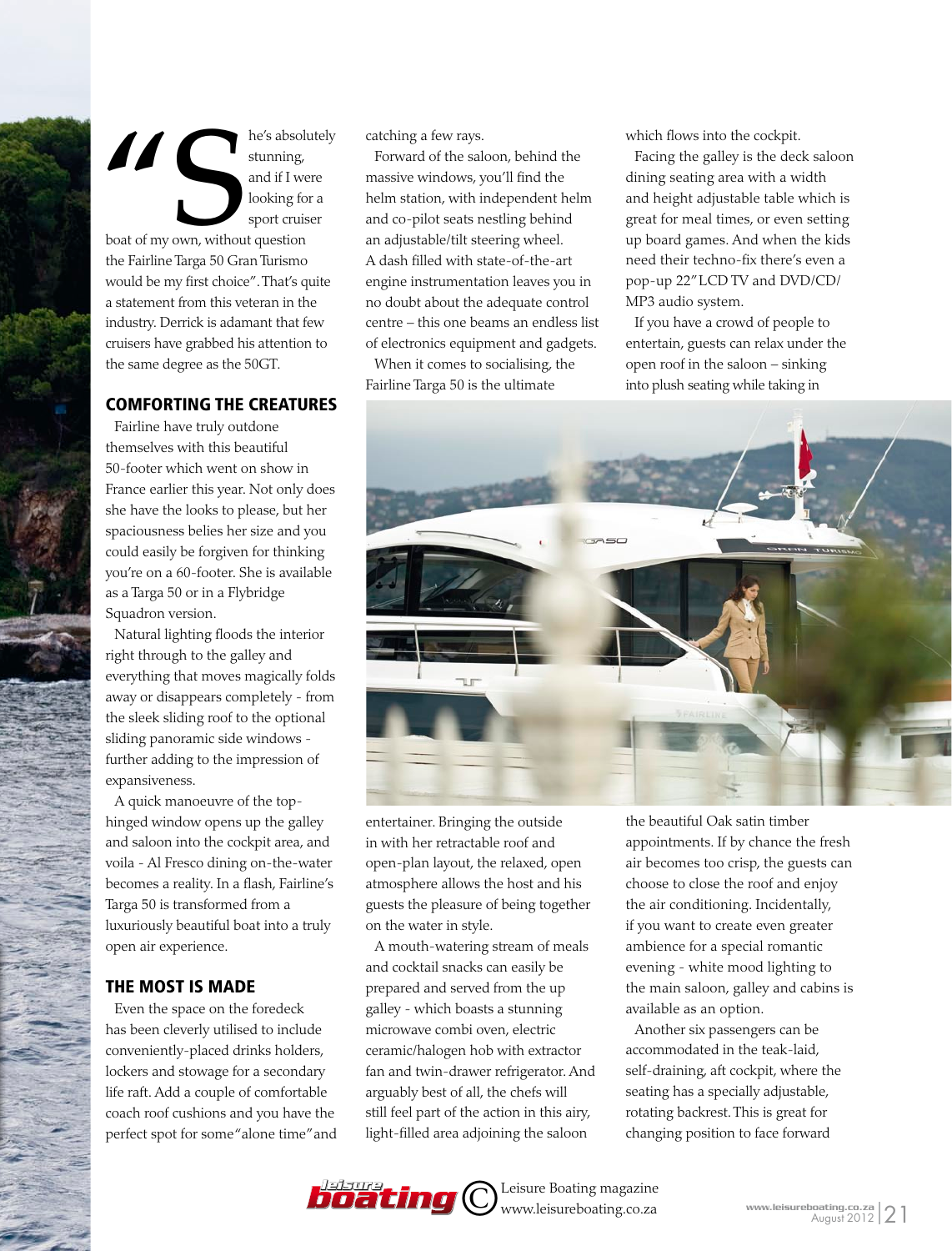*Her spaciousness belies* **her size and you could easily be forgiven for**  asily be re-g<br>thinking you're on a **60 - footer.**

**Antonio de la contrat** 



when talking to those in the saloon or to face the rear for spectacular water wildlife displays – when whales come out to play or observe dolphins jumping in the waves.

#### Living the life

When the warm sunshine beckons and getting horizontal becomes a priority, the cockpit table can easily be converted to a sunbed and includes a number of comfortable cushions. When it gets too hot - a powered aft sunshade glides into place to provide shady protection for the seating area. And should the weather close in, there's an aft cockpit hood with clear panels and zipped doorway included. The cockpit area could even handle an aspiring angler casting out a line or two.

Even those thirsty moments are provided for with the inclusion of a nifty bar unit which is positioned opposite and portside of the patio door. And in the horrible event of a miscalculation and refreshments run low, requiring a trip to shore, the Fairline Targa 50 has you covered. A simple walk through the twin transom gates leads to the swim platform which houses a revolutionary system, called the Fairline Tender Launch System - for watercraft up to the size and weight of a Williams 325 Jet RIB. With minimum effort and stress, owners can launch and retrieve their tender in and out of the water.

And to wash off after a stint in the salty sea, the aft deck also



©Leisure Boating magazine *boating SA's top selling powerboat magazine* www.leisureboating.co.za *leisure*